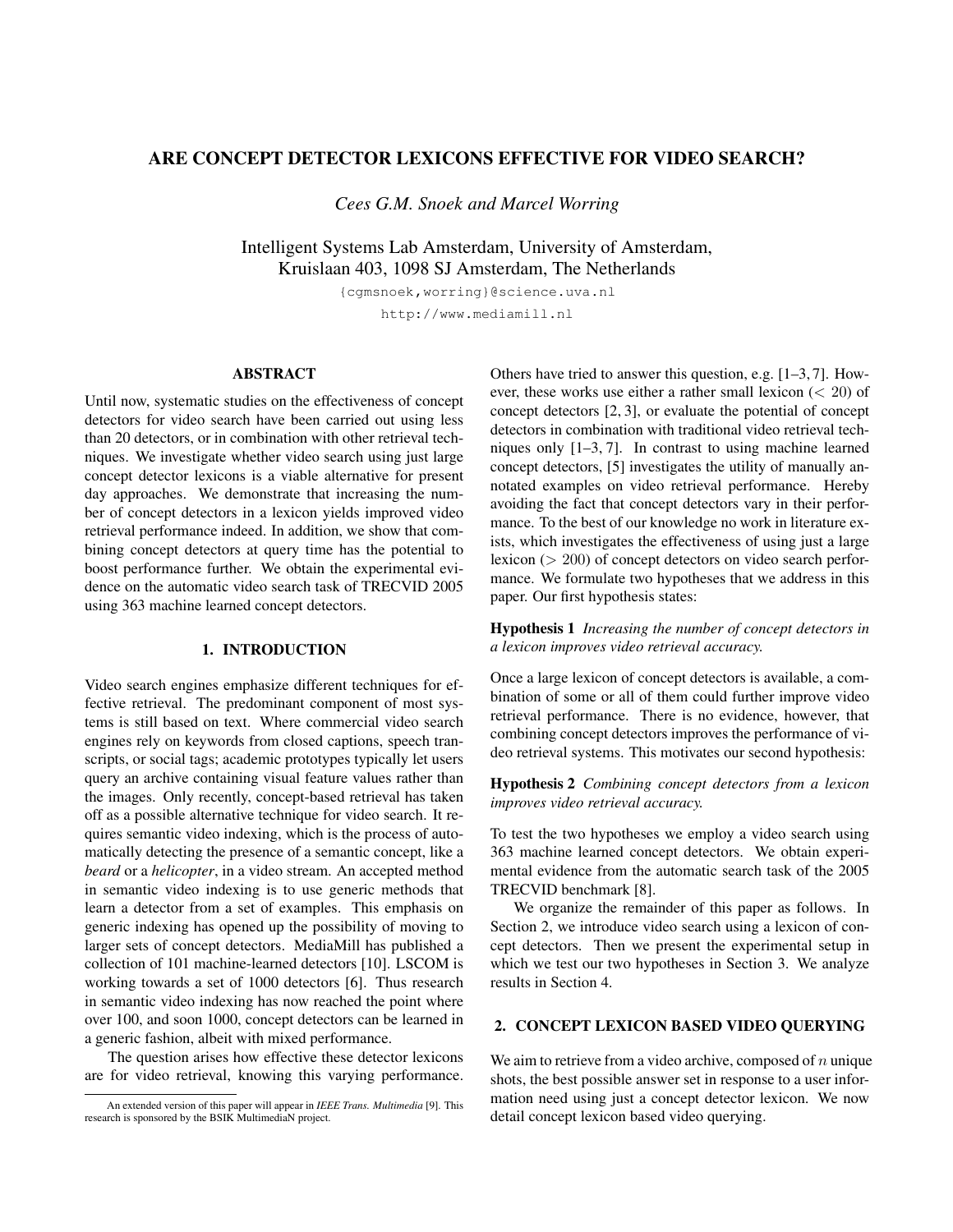#### **2.1. Building a Concept Lexicon**

When building a concept lexicon,  $\Omega = {\omega_1, \omega_2, \ldots}$ , one starts with specifying a set of concepts together with annotated visual examples in the form of key frames. Once these concept annotations are available, one can learn concept detectors by combining feature extraction with supervised machine learning. For our lexicon we adopt the sets of concept annotations made publicly available as part of the MediaMill Challenge [10] and LSCOM [6]. Concepts in these lexicons are chosen based on extensive analysis of video archive query logs and related to program categories, setting, people, objects, activities, events, and graphics. To assure a sound basis for supervised learning, concepts are added to the combined lexicon only when they contain at least 30 positive annotated instances. If concepts appear in both the MediaMill and LSCOM lexicons, we select the one with the best performance on validation data. Ultimately, this process results in a combined lexicon of 363 concepts.

#### **2.2. Lexicon-based Indexing**

Given a feature vector  $\vec{x}_i$ , part of a shot i, the aim in lexiconbased indexing is to obtain a confidence measure,  $p(\omega_i | \vec{x_i})$ , for each concept  $\omega_i$  in  $\Omega$ . Here, feature extraction is based on the method described in [10], which is robust across different video data sets while maintaining competitive performance. We first extract a number of color invariant texture features per pixel. Based on these, we label a set of predefined regions in a key frame image with similarity scores for a total of 15 low-level visual region concepts. This yields a vector of 15 elements, where each element represents a similarity score to one of the regional concepts. We vary the size of the predefined regions to obtain a total of 8 concept occurrence vectors that characterize both global and local color-texture information. We concatenate the vectors to yield a 120-dimensional visual feature vector per key frame,  $\vec{x}_i$ .

For machine learning of concept detectors we adopt the experimental setup proposed in [10]. We divide a data set a priori into a non-overlapping train and validation set. The training set  $A$  contains 70% of the data, and the validation set  $B$  holds the remaining 30%. To obtain the confidence measure  $p(\omega_i | \vec{x}_i)$  we use the Support Vector Machine framework. Here we use the LIBSVM implementation with radial basis function and probabilistic output. Classifiers thus trained for  $\omega_i$ , result in an estimate  $p(\omega_i | \vec{x}_i)$ . We obtain good parameter settings by performing an iterative search on a large number of combinations. We select the parameters with the best performance after 3-fold cross validation, on set A, resulting in  $p^*(\omega_j|\vec{x}_i)$ . When identical concepts appear in both the MediaMill and LSCOM lexicon, we select the one with best performance on validation set  $\beta$ . We rank concept detection results based on  $p^*(\cdot)$  to allow for concept-based querying.

#### **2.3. Concept-based Querying**

The set of concepts in  $\Omega$  forms the basis for querying. For search topics that are related to available concept detectors in the lexicon, a single detector is a good starting point for retrieval. In case the lexicon contains the concept *smokestack*, all information needs related to *chimneys* benefit from using this detector. In practice, a search topic may contain multiple concepts. In such cases, a combination of some or all of them could further improve video retrieval performance. Various combination methods exists. In information retrieval the linear combination of individual methods is often evaluated as one of the most effective combination methods, see for example [4]. The authors of [11] present a theoretical framework for monotonic and linear combination functions in a video retrieval setting. They argue that a linear combination might be sufficient when fusing a small number of detectors. We therefore adopt a linear combination function, similar to [4], which uses a single combination factor  $\lambda$  for pair-wise combination of two concept detectors, defined as:

$$
p_2^*(\omega_1, \omega_2 | \vec{x}_i) = \lambda \cdot p^*(\omega_1 | \vec{x}_i) + (1 - \lambda) \cdot p^*(\omega_2 | \vec{x}_i), \quad (1)
$$

where  $\lambda \in [0, 1]$ .

## **3. EXPERIMENTAL SETUP**

For evaluation we use the automatic search task of the 2005 TRECVID benchmark [8]. Rather than aiming for the best possible retrieval result, our goal is to assess the effectiveness of concept detector lexicons on video search. To that end, our experiments focus on the evaluation of retrieval strategies using concept detectors only, given an information need. We first determine the best possible single concept detector for an information need, or topic, given an increasing lexicon of concept detectors. Then, we assess the influence of combining concept detectors by fusing individual detector results. We will now detail the search task and our experiments.

#### **3.1. TRECVID Automatic Video Search Task**

The TRECVID 2005 video archive contains 169 hours of video data, with 287 episodes from US, Arabic, and Chinese news sources, recorded during November 2004. The test data collection contains approximately 85 hours of video data. The video archives come accompanied by a common shot segmentation, which serves as the unit for retrieval. The goal of the search task is to satisfy a number of video information needs. Given such a need as input, a video search engine should produce a ranked list of results without human intervention. The 2005 search task contains 24 search topics in total. For each topic we return a ranked list of up to 1000 results. The ground truth for all 24 topics is made available by the TRECVID organizers, and to assess our retrieval methods we use *average precision* (AP), following the standard in TRECVID evaluations [8]. We report the mean average precision (MAP) over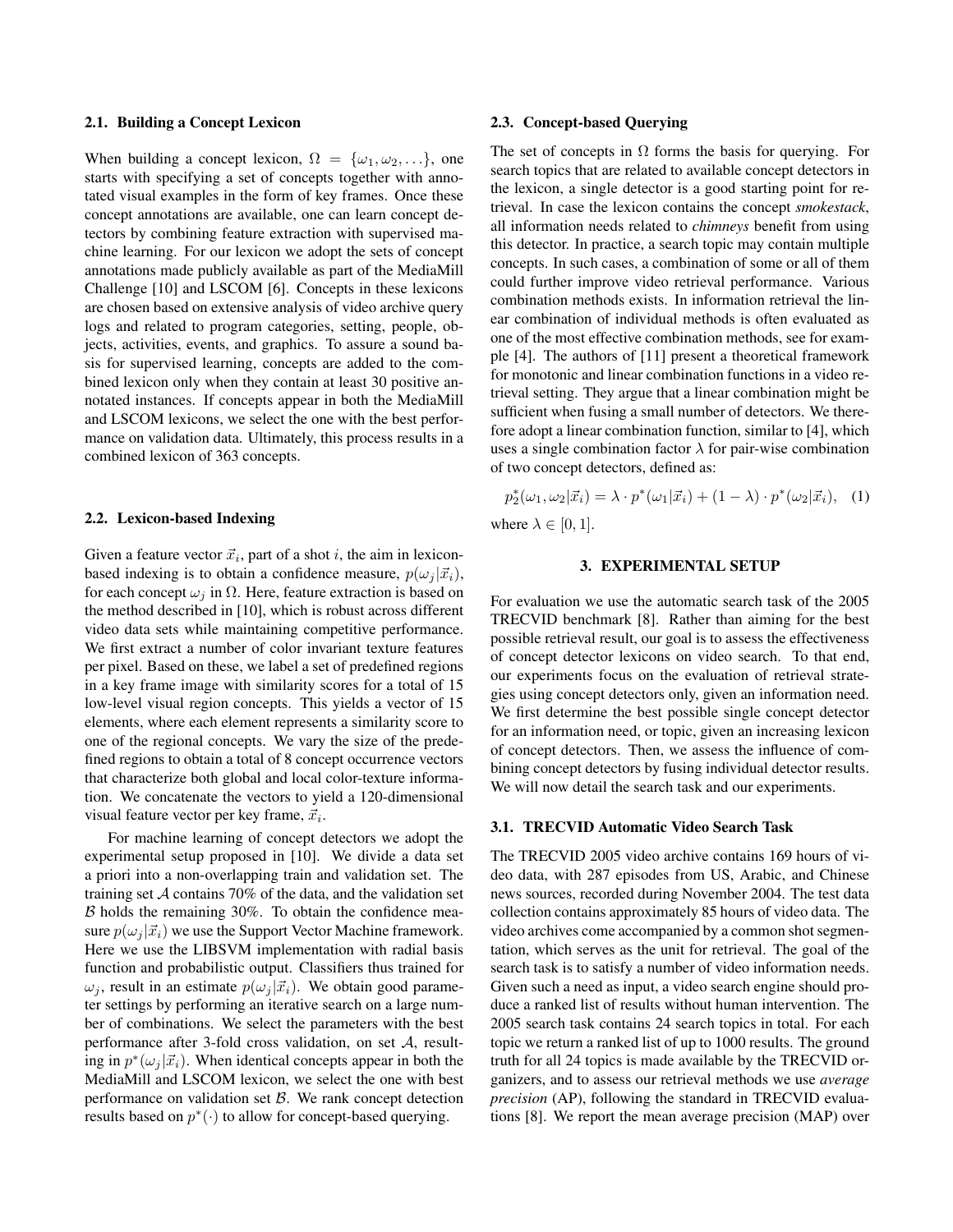all search topics as an indicator for overall search system performance.

#### **3.2. Experiments**

We apply the 363 concept detectors from Section 2.2 on each shot from the TRECVID 2005 test set. We then perform two experiments to test our hypotheses and assess the effectiveness of concept detector lexicons for video search:

## **Experiment 1** *Assessing the effectiveness of increasing concept detector lexicons for video search.*

In the first experiment, we randomly select a bag of 10 concepts from our lexicon of 363 detectors. We evaluate each detector in the bag against all 24 search topics and determine the one that maximizes AP for each topic. Hence, we determine the upper limit in MAP score obtainable with this bag. In the next iteration, we select a random bag of 20 concept detectors from the thesaurus, and once more the optimal MAP is computed. This process is iterated until all concept detectors have been selected. To reduce the influence of random effects – which may disturb our judgement of increasing lexicon size on video search performance in both a positive and negative manner – we repeat the random selection process 100 times.

## **Experiment 2** *Assessing the effectiveness of pair-wise concept detector combinations for video search.*

In the second experiment, we assess whether combining individual concept detectors makes sense. Since the quality of individual detectors varies, their combination does not necessarily yield improved performance. To avoid the problem of automatically selecting relevant detectors given a user query, we combine the predetermined best and second best concept detector per query. We employ the pair-wise combination from eq. (1), using all possible linear combinations with steps of 0.1 for  $\lambda$ . This allows us to rank all shots according to  $p_2^*(\cdot)$ . We term this combination "oracle fusion" as it uses the test set results to select the optimal combination on a per-query basis. We include it to explore the upper limits of performance that can be reached by combining two concept detectors.

## **4. RESULTS AND ANALYSIS**

#### **4.1. Experiment 1: Increasing Concept Detector Lexicons**

We summarize the influence of an increasing lexicon of concept detectors on video search performance as a box plot in Fig. 1. We observe from the results that a clear positive correlation exists between the number of concept detectors in the lexicon and video retrieval performance. The box plot also shows that the median is shifted towards the bottom of the box for the first 30 concept detectors, even when the outliers are ignored. This indicates that, on average, performance is low for small lexicons, but some detectors perform very well



**Fig. 1**. Box plot showing the positive influence of an increasing lexicon size, in random bags of 10 machine learned concept detectors, on mean average precision over 24 topics from the TRECVID 2005 video retrieval benchmark. Extreme values after 100 repetitions are marked (+) as outliers.

for specific topics. However, it is unlikely that a large variety of topics can be addressed with a small lexicon, which explains the skew. With only 10 randomly selected concept detectors the median MAP score is 0.008. Indeed, the usage of few detectors is of limited use for video retrieval. However, a steady increase in concept detectors has a positive influence on search performance. For the first 60 concept detectors this relation is linear even, increasing MAP from 0.008 to 0.047. When lexicons grow, more search topics can be addressed with good performance. However, the shift towards the high end of the box denotes that a substantial number of concept detectors in our lexicon do not perform accurate enough yet to be decisive for performance. This causes the smoothing effect when more then 70 concept detectors are added. Nevertheless, performance keeps rising until the limit of this lexicon is reached for the maximum obtainable MAP of 0.087. Note that this value is competitive with the state-of-the-art in video search [3,7,8].

## **4.2. Experiment 2: Combining Concept Detectors**

The pair-wise oracle fusion of the best and second best concept detector for each of the 24 search topics is summarized in Table 1. The increase in AP for 20 out of 24 search topics indicates that a pair-wise combination of concept detectors pays off in general. It is hard, however, to draw strong conclusion based on analysis of individual search topics. For search topics such as *find shots of a graphic map of Iraq with Bagdhad marked* the pair-wise combination of maps and overlayed text makes sense and simultaneously increases performance. This is not always the case however, yielding questionable detectors as the best choice for some search topics. For the topic *find shots of George Bush entering or leaving a vehicle*, for example, the optimal detectors are *rocket propelled grenades* and *Iyad Allawi*. In this case the pair-wise combination does